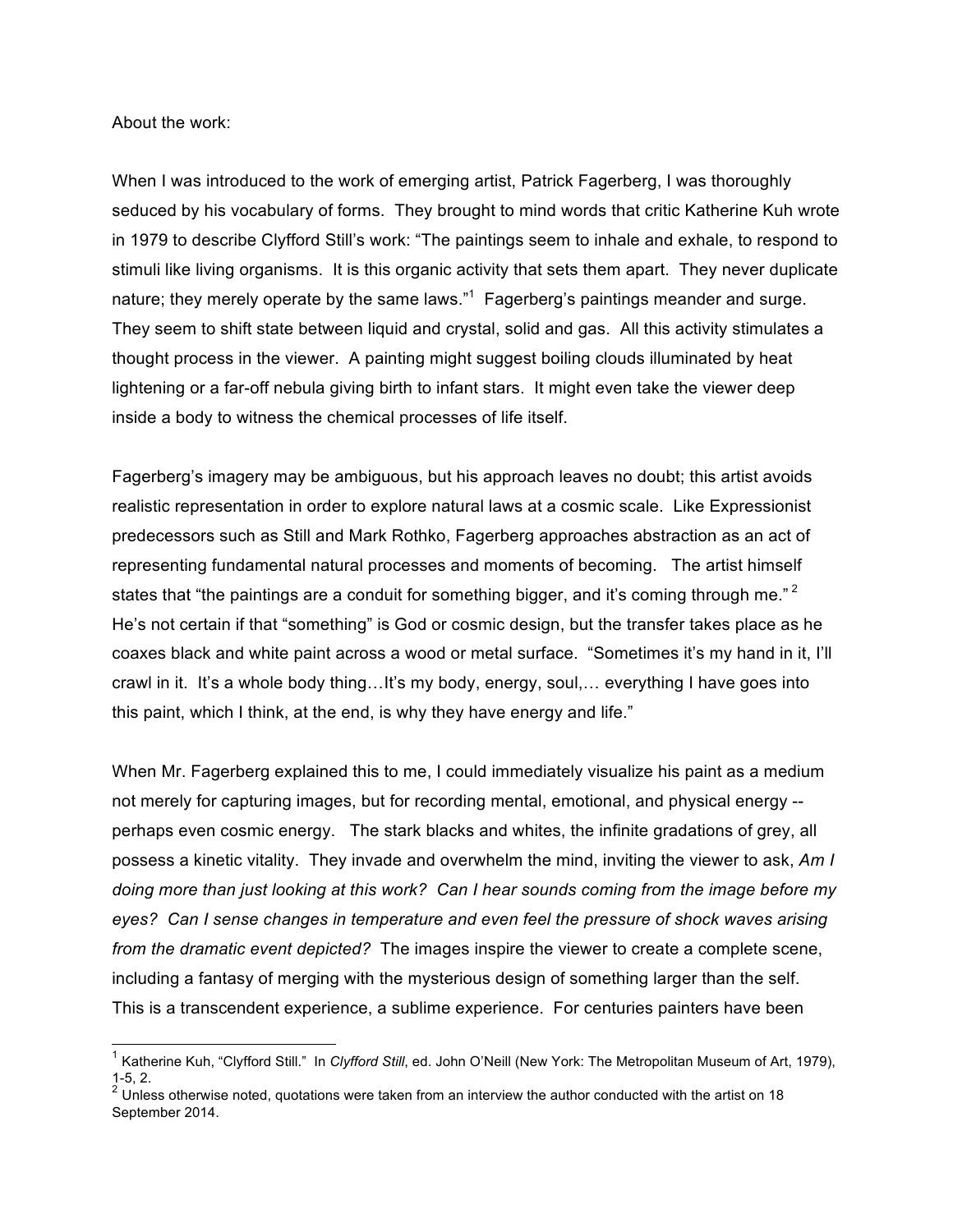fascinated with aesthetic compositions and responses called "sublime." However Mr. Fagerberg adds a very contemporary nuance, noting, "It's about math."

Mathematics featured explicitly in his earliest paintings: some explored overlapping parabolas so precisely rendered that they could be transposed into equations. The mathematical influence has become more subtle and powerful as Mr. Fagerberg has moved to work related to fractals. Fractals are the patterns that underlie apparent chaos, either within a system or across systems. (Fractals can be expressed mathematically, so for example, the formula that describes branching patterns in a tree might also describe streams in a watershed or the circulatory system of a mammal.) Mr. Fagerberg has a unique ability to see beneath the surface of nature, to abstract fractal patterns and offer them in provocative visual forms. That's why a viewer might briefly interpret one of his paintings as a plant structure only to have the image spontaneously flip in the mind, and turn into a geological formation. These paintings are laden with detail, and the artist confirms that "I want you to be able to look at them through a microscope." For the viewer who comes close, the paintings work another type of fractal magic. In some areas the tonal changes are very densely packed, each differentiated by shade, a unique texture or ridge, and a reflective property. These details capture the energy that brought the image into being. They also create a worlds-within-worlds intricacy. Each square inch could be a fractal, a complex painting in its own right that reflects the structure of the whole.

As a result, the viewer enters a special aesthetic state where connections multiply: between different domains of nature and between micro and macro views of a single painting. The resulting collision of interpretations can be jarring and thrilling. It can also deliver unexpected, but tantalizing truths. Nothing stays stable for too long. Connection lies just under the surface of variety. And the *uni*verse is just that –fundamentally unified and equally ambiguous. This work communicates the artist's world view and intent: He says, "the more you know, the more you realize you don't know anything…. What appears black might be white and anywhere in between…. I question my beliefs constantly … and I want my paintings to make people question everything …the existence of the world."

Perhaps the energy Patrick Fagerberg transposes into paint also flows into the viewer, whose mind begins to move, turn over possibilities, and reach for the grandeur of systems we do not completely understand –and that are all the more fascinating because of their mystery.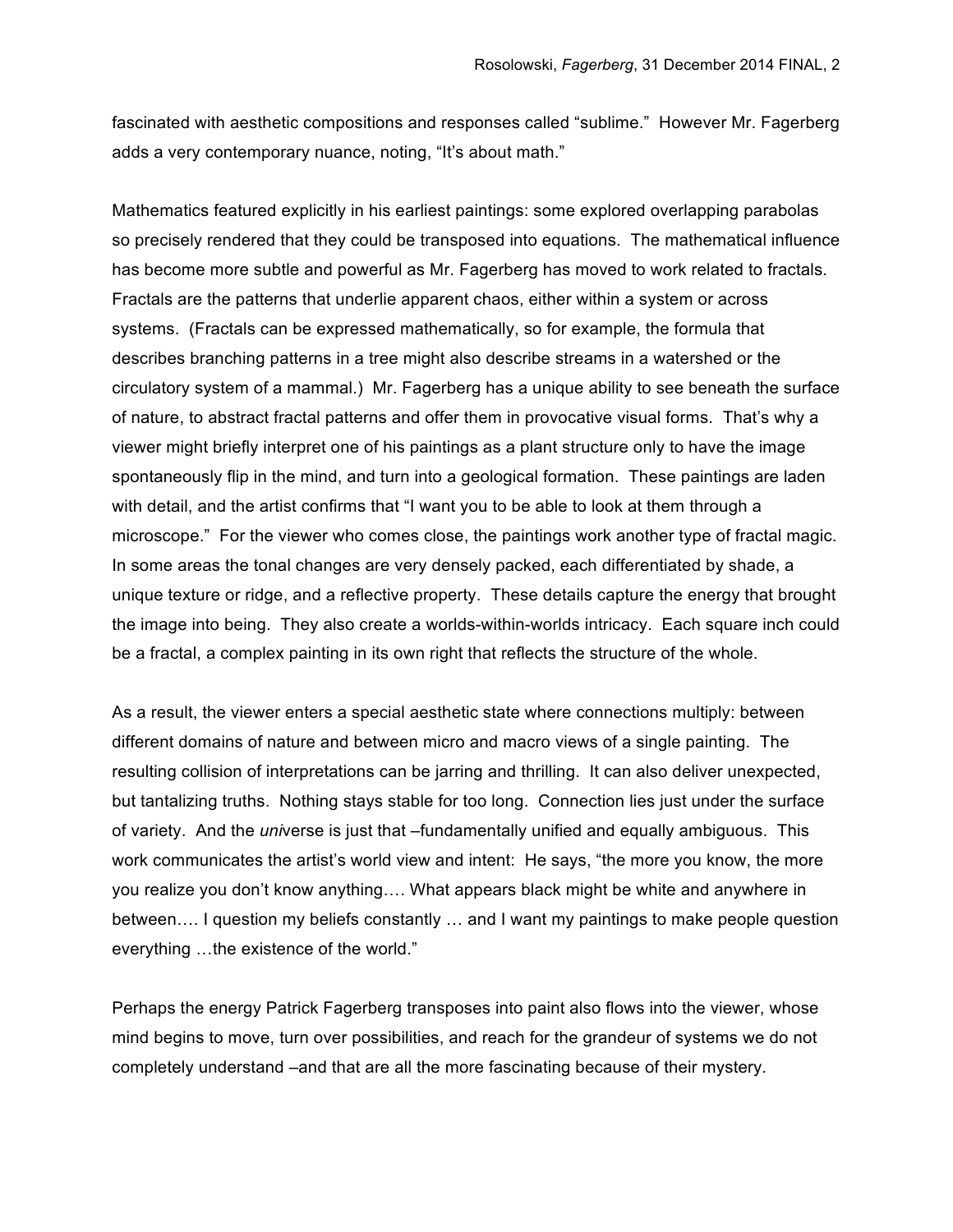Tacey A. Rosolowski Houston, Texas December 2014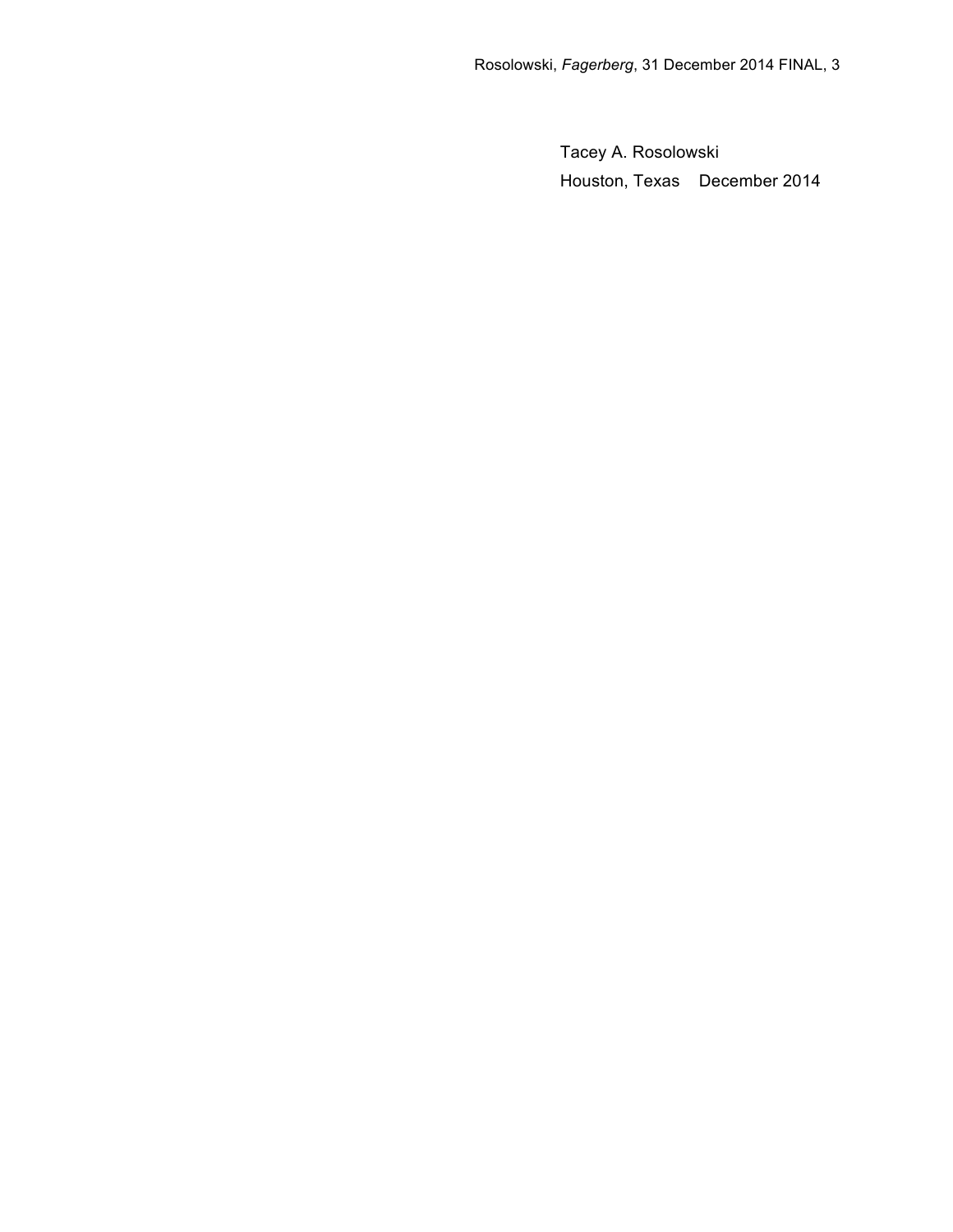About the Artist:

The journey to art-making can move along many paths, but the route taken is rarely as dramatic as Patrick Fagerberg's.

In 2011, Fagerberg was at the height of his career as a successful defense attorney in Austin, Texas. On the evening of March 19<sup>th</sup>, he attended a performance of Orchestral Maneuvers in the Dark at a popular music venue, when a 400 pound camera boom collapsed and struck him on the head.

Mr. Fagerberg knew he was lucky to be alive. He also recalls that, in the days after his injury, "I couldn't put sentences together. I couldn't make toast." The accident had injured his brain's left hemisphere, the center that controls language and the ability to put together sequences of ideas and actions. His life would never be the same. With some of his abilities impaired, Mr. Fagerberg had to stop practicing law. His memory, once photographic, suffered. He felt suddenly more emotional and impulsive, yet at the same time socially detached. He confided to me that he had to "mourn his own death," and admitted that he was at times close to suicide.

A key event pulled him back from that brink: his discovery of painting in an art therapy class about a year after the accident. Fagerberg says he was "was not an art person" prior to his injury, but painting triggered a compulsion so strong that he began painting ten to twelve hours a day. He produced four hundred paintings in the next year and a half. When he wasn't painting, he talked about art, while ideas for new work crowded his mind. He describes his need to paint as a pressure that builds and creates anxiety --and even depression-- if he does not express his ideas visually.

In psychological terms, Mr. Fagerberg's injury brought about "savant syndrome," a condition in which a person with a brain injury develops an "island of genius," suddenly "excelling in music … art, calendar calculating, mathematics, or mechanical/visual spatial skills" despite other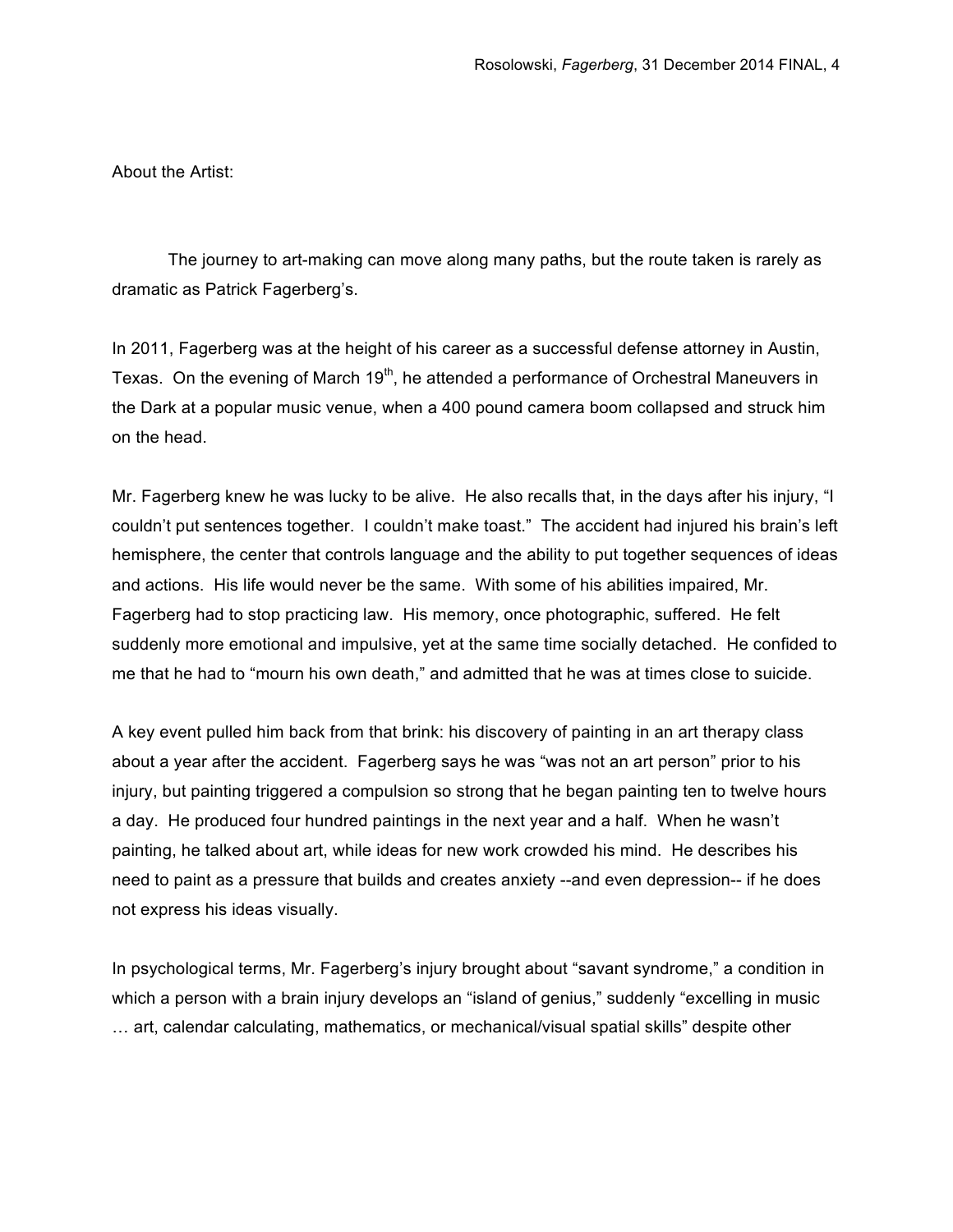cognitive limitations. $3$  Most of us associate savant syndrome with people born with developmental disorders such as autism. (The film, *Rainman*, explored such a case.) People who acquire savant syndrome through injury, however, may *not* have severe cognitive limitations. An injured brain is very "plastic" as neuroscientists have discovered, and it recovers in complex ways. Experts hypothesize that, in some savants, the acquired talent is the product of a neurological trade-off, where sophisticated right-brain skills emerge in the place of compromised left-brain abilities. In other individuals, a dormant ability may emerge without any loss of ability at all. Mr. Fagerberg speculates that, for him, art therapy served as a catalyst, but the emergence of his creative compulsion was "almost like epigenetics. We all have it. We just have to get triggered."

In fact, he did not become a completely different person after his injury. Fagerberg worked from the age of ten and has always prided himself on his productivity. The accident did not compromise this drive. After the camera boom fell, he stood up, held the wound in his head together, and walked out of the concert, because he wasn't going to let the accident beat him. When he discovered painting, he brought this same drive to his newly chosen profession. His fascination with mathematics also pre-dated his injury. He had always believed that "law is like math," with its orderly reasoning and logical arguments and proofs. The mathematics of fractal patterns now permeates his imagery. Mr. Fagerberg is adamant: "My brain is as powerful as it was before my injury. I can still problem solve. I just do it differently. My right brain tells me what I want to paint. My left brain tells me how to do it. It's a good balance."

It's exciting to imagine that creative power and problem-solving might lie dormant in any one of us. However, simply triggering an ability does not guarantee professional success. In fact, very few savants have achieved that status, a fact that points to how unique Mr. Fagerberg is. He possesses more than mere skill. He falls into the category of "talented savants," since his abilities distinguish him –not only from people with similar injuries, but *also* from individuals with no brain injury.<sup>4</sup> He works from a complicated and coherent artistic vision. He can stand on his own as an *artist*. His work similarly goes beyond novelty. Fagerberg's paintings have status as

 <sup>3</sup> Darold A. Treffert, M.D. "Savant Syndrome: Realities, Myths and Misconceptions." *The Journal of Autism and* 

*Developmental Disorder* (2014) 44: 564 – 571, 564.<br><sup>4</sup> Ibid., 565. Neuroscientist Bergit Brogaard interviewed Mr. Fagerberg and confirmed his condition for her article, "Hidden Talent Unleashed: A Miraculous Encounter with a 30-Foot Steel Camera Boom." Date of access: 10/15/2014: < http://www.psychologytoday.com/blog/the-superhuman-mind/201309/hidden-talent-unleashed>